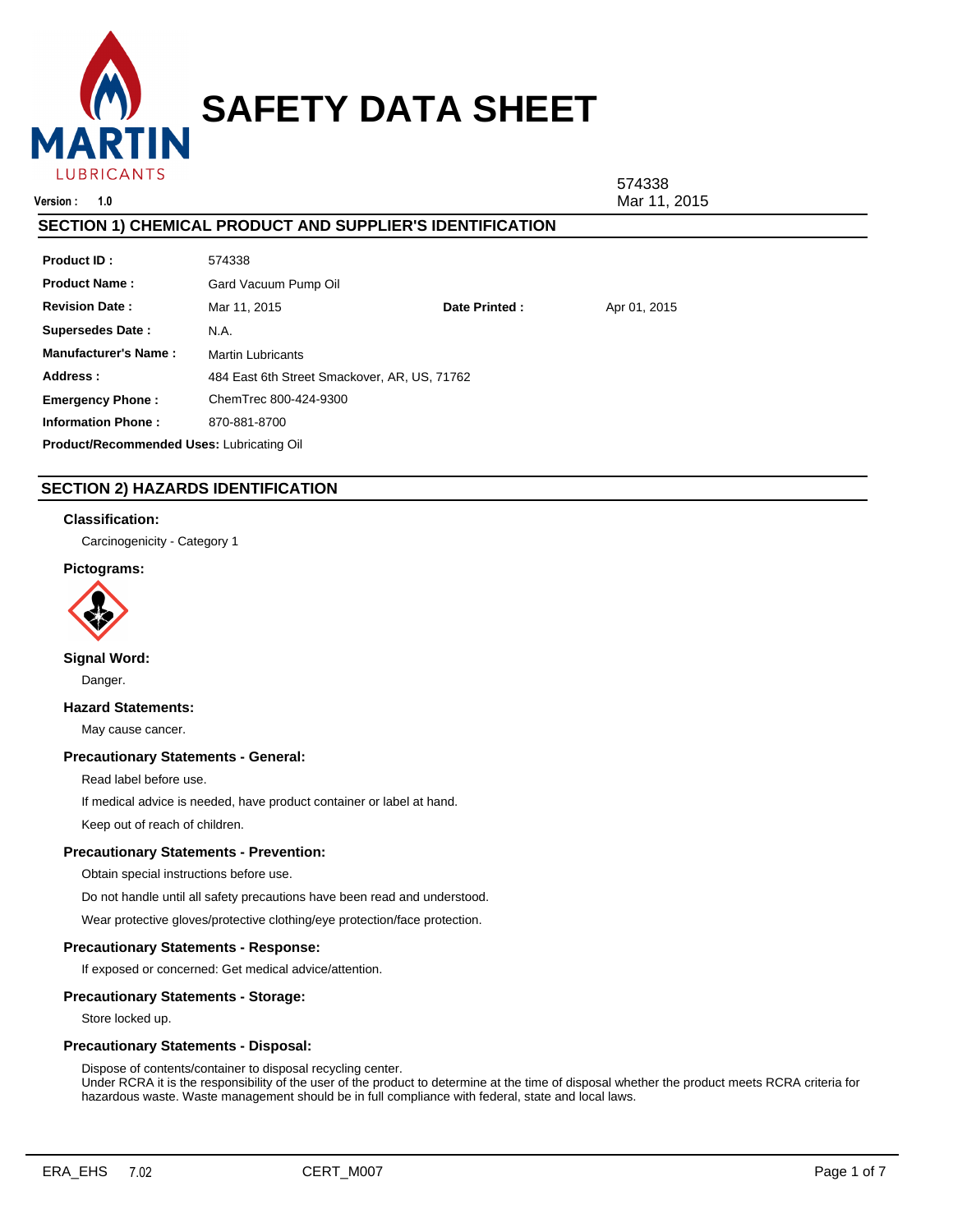| <b>SECTION 3) COMPOSITION / INFORMATION ON INGREDIENTS</b> |                                                                                |             |  |  |  |
|------------------------------------------------------------|--------------------------------------------------------------------------------|-------------|--|--|--|
| <b>CAS</b>                                                 | <b>Chemical Name</b>                                                           | % by Weight |  |  |  |
| 0064742-65-0                                               | MINERAL OIL, PETROLEUM DISTILLATES, SOLVENT-DEWAXED HEAVY<br><b>PARAFFINIC</b> | 79% - 100%  |  |  |  |
| MIXTURE                                                    | RUST AND OXIDATION ADDITIVE                                                    | $4\% - 8\%$ |  |  |  |
|                                                            |                                                                                |             |  |  |  |

## **SECTION 4) FIRST-AID MEASURES**

#### **Inhalation:**

Remove source of exposure or move person to fresh air and keep comfortable for breathing. Get medical advice/attention if you feel unwell or are concerned.

If exposed or concerned: Get medical attention.

#### **Eye Contact:**

If irritation occurs, cautiously rinse eyes with lukewarm, gently flowing water for 15-20 minutes, while holding the eyelids open. If eye irritation persists: Get medical advice/attention.

#### **Skin Contact:**

Rinse/wash with lukewarm, gently flowing water and mild soap for 5 minutes or until product is removed. If skin irritation occurs or you feel unwell: Get medical advice/attention.

If exposed or concerned: Get medical advice/attention.

#### **Ingestion:**

Immediately call a POISON CENTER/doctor. Do NOT induce vomiting. If vomiting occurs naturally, lie on your side, in the recovery position.

# **SECTION 5) FIRE-FIGHTING MEASURES**

#### **Suitable Extinguishing Media:**

Dry chemical, foam, carbon dioxide water spray or fog is recommended. Water spray is recommended to cool or protect exposed materials or structures. Carbon dioxide can displace oxygen. Use caution when applying carbon dioxide in confined spaces. Simultaneous use of foam and water on the same surface is to be avoided as water destroys the foam. Sand or earth may be used for small fires only.

#### **Unsuitable Extinguishing Media:**

Water may be ineffective but can be used to cool containers exposed to heat or flame.

#### **Specific Hazards in Case of Fire:**

Hazardous combustion products may include: A complex mixture of airborne solid and liquid particulates and gases (smoke), carbon monoxide, unidentified organic and inorganic compounds.

Oxides of C, P, S, N, Ca. Additional byproducts include hydrogen sulfide, alkyl mercaptan and other sulfides.

Dense smoke may be generated while burning. Toxic fumes, gases or vapors may evolve on burning. Heavy flammable vapors may settle along ground level and low spots to create an invisible fire hazard. The vapors may extend to sources of ignition and flash back.

#### **Fire-fighting Procedures:**

Isolate immediate hazard area and keep unauthorized personnel out. Stop spill/release if it can be done safely. Move undamaged containers from immediate hazard area if it can be done safely. Water spray may be useful in minimizing or dispersing vapors and to protect personnel.

Dispose of fire debris and contaminated extinguishing water in accordance with official regulations.

#### **Special protective actions:**

Wear protective pressure self-contained breathing apparatus (SCBA) and full turnout gear.

# **SECTION 6) ACCIDENTAL RELEASE MEASURES**

#### **Emergency Procedure:**

Immediately turn off or isolate any source of ignition. Keep unnecessary people away; isolate hazard area and deny entry. Do not touch or walk through spilled material. Clean up immediately. Prevent from spreading by making a barrier with sand, earth or other containment material. Collect with absorbent, non-combustible material into suitable containers. Transfer to a container for disposal. Large spills, once contained, may be picked up using explosion proof, non sparking vacuum pumps, shovels, or buckets, and disposed of in suitable containers for disposal. Local authorities should be advised if significant spillages cannot be contained.

Spill procedures (water): Remove from surface by skimming or with suitable adsorbents. If a large spill occurs notify appropriate authorities.

If spilled material is cleaned up using a regulated solvent, the resulting waste mixture may be regulated.

## **Recommended equipment:**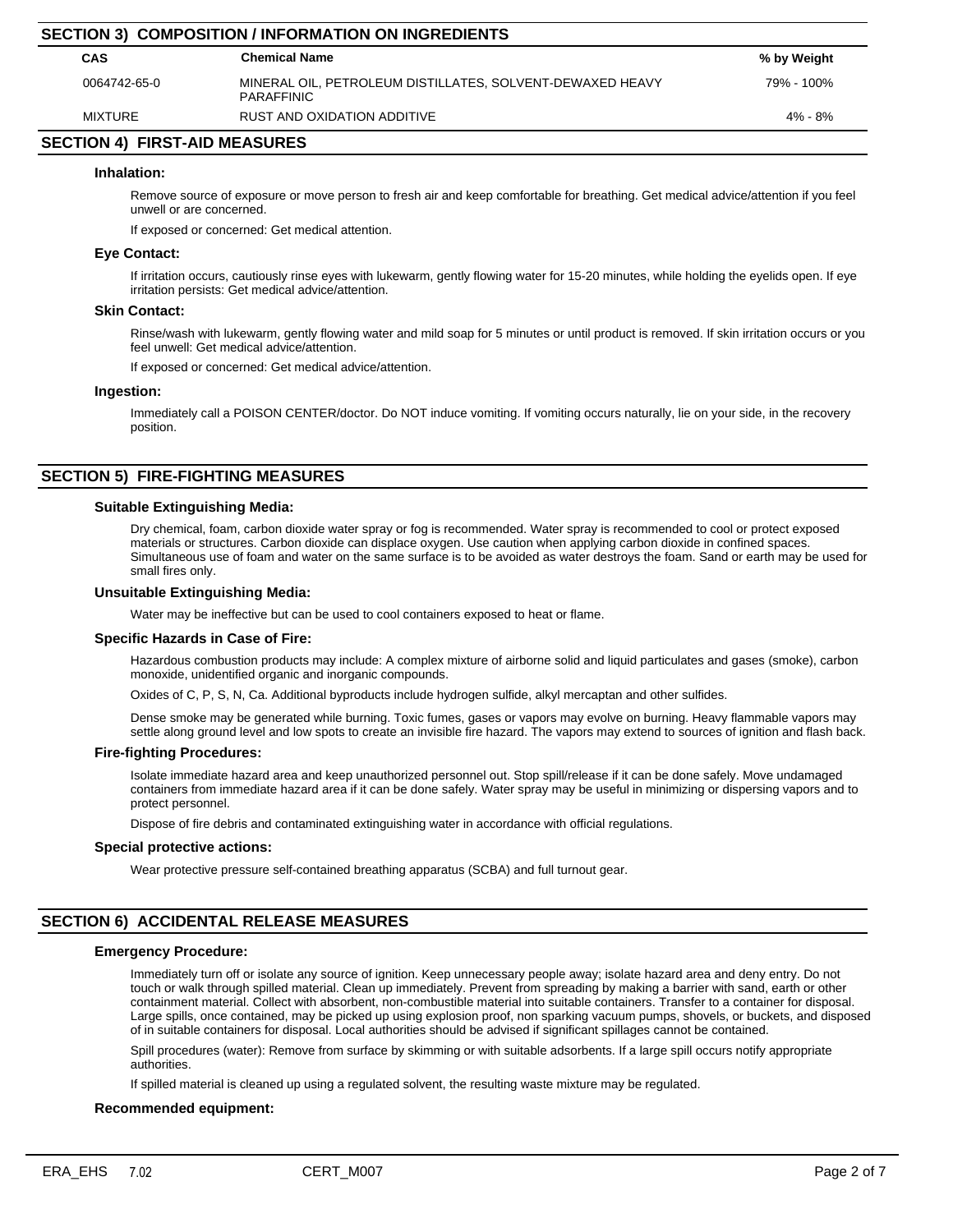Positive pressure, full-facepiece self-contained breathing apparatus (SCBA), or positive pressure supplied air respirator with escape SCBA (NIOSH approved).

## **Personal Precautions:**

Avoid breathing vapor or mist. Avoid contact with skin,eye or clothing. Do not touch damaged containers or spilled materials unless wearing appropriate protective clothing.

#### **Environmental Precautions:**

Stop spill/release if it can be done safely. Prevent spilled material from entering sewers, storm drains, other unauthorized drainage systems and natural waterways by using sand, earth, or other appropriate barriers.

# **SECTION 7) HANDLING AND STORAGE**

#### **General:**

Wash hands after use. Do not get in eyes, on skin or on clothing. Do not breathe vapors or mists. Use good personal hygiene practices. Eating, drinking and smoking in work areas is prohibited. Remove contaminated clothing and protective equipment before entering eating areas.

#### **Ventilation Requirements:**

Use only with adequate ventilation to control air contaminants to their exposure limits. The use of local ventilation is recommended to control emissions near the source.

#### **Storage Room Requirements:**

Keep container(s) tightly closed and properly labeled. Store in cool, dry, well-ventilated areas away from heat, direct sunlight and strong oxidizers. Store in approved containers and protect against physical damage. Keep containers securely sealed when not in use. Indoor storage should meet OSHA standards and appropriate fire codes. Containers that have been opened must be carefully resealed to prevent leakage. Empty containers retain residue and may be dangerous.

# **SECTION 8) EXPOSURE CONTROLS/PERSONAL PROTECTION**

#### **Eye protection:**

Chemical goggles, safety glasses with side shields or vented/splash proof goggles. Contact lenses may absorb irritants. Particles may adhere to lenses and cause corneal damage.

#### **Respiratory protection:**

If engineering controls do not maintain airborne concentrations to a level which is adequate to protect worker, a respiratory protection program that meets or is equivalent to OSHA 29 CFR 1910.134 and ANSI Z88.2 should be followed. Check with respiratory protective equipment suppliers. Where air-filtering respirators are suitable, select an appropriate combination of mask and filter. Select a filter suitable for combined particulate/organic gases and vapours.

#### **Skin protection:**

Use of gloves approved to relevant standards made from the following materials may provide suitable chemical protection: PVC, neoprene or nitrile rubber gloves. Suitability and durability of a glove is dependent on usage, e.g. frequency and duration of contact, chemical resistance of glove material, glove thickness, dexterity. Always seek advice from glove suppliers. Contaminated gloves should be replaced. Chemical-resistant clothing is recommended to avoid prolonged contact. Avoid unnecessary skin contact.

Use of an apron and over-boots of chemically impervious materials such as neoprene or nitrile rubber is recommended to avoid skin sensitization. If handling hot material use insulated protective equipment.

| <b>Chemical Name</b>                                                                           | OSHA<br>TWA<br>(ppm) | <b>OSHA</b><br><b>TWA</b><br>(mg/m3) | <b>OSHA</b><br><b>STEL</b><br>(ppm) | OSHA<br><b>STEL</b><br>(mg/m3) | OSHA-<br>Tables-<br>Z1,2,3 | <b>OSHA</b><br>Carcinogen | OSHA<br>Skin<br>designation | <b>NIOSH</b><br><b>TWA</b><br>(ppm) | <b>NIOSH</b><br>TWA<br>(mg/m3) | <b>NIOSH</b><br>STEL<br>(ppm) | <b>NIOSH</b><br>STEL<br>(mg/m3) | <b>NIOSH</b><br>Carcinogen |
|------------------------------------------------------------------------------------------------|----------------------|--------------------------------------|-------------------------------------|--------------------------------|----------------------------|---------------------------|-----------------------------|-------------------------------------|--------------------------------|-------------------------------|---------------------------------|----------------------------|
| MINERAL OIL,<br>PETROLEUM<br><b>DISTILLATES,</b><br>SOLVENT-DEWAXED<br><b>HEAVY PARAFFINIC</b> | 500                  | 2000                                 |                                     |                                |                            |                           |                             |                                     |                                |                               |                                 |                            |

| <b>Chemical Name</b>                                                                                  | <b>ACGIH</b><br>TWA<br>(ppm) | <b>ACGIH</b><br>TWA<br>(mg/m3) | <b>ACGIH</b><br><b>STEL</b><br>(ppm) | <b>ACGIH</b><br><b>STEL</b><br>(mg/m3) | <b>ACGIH</b><br>Carcinogen | <b>ACGIH</b><br><b>Notations</b> | <b>ACGIH</b><br><b>TLV Basis</b> |
|-------------------------------------------------------------------------------------------------------|------------------------------|--------------------------------|--------------------------------------|----------------------------------------|----------------------------|----------------------------------|----------------------------------|
| <b>MINERAL OIL.</b><br>PETROLEUM<br><b>DISTILLATES.</b><br>SOLVENT-DEWAXED<br><b>HEAVY PARAFFINIC</b> |                              |                                |                                      |                                        |                            |                                  |                                  |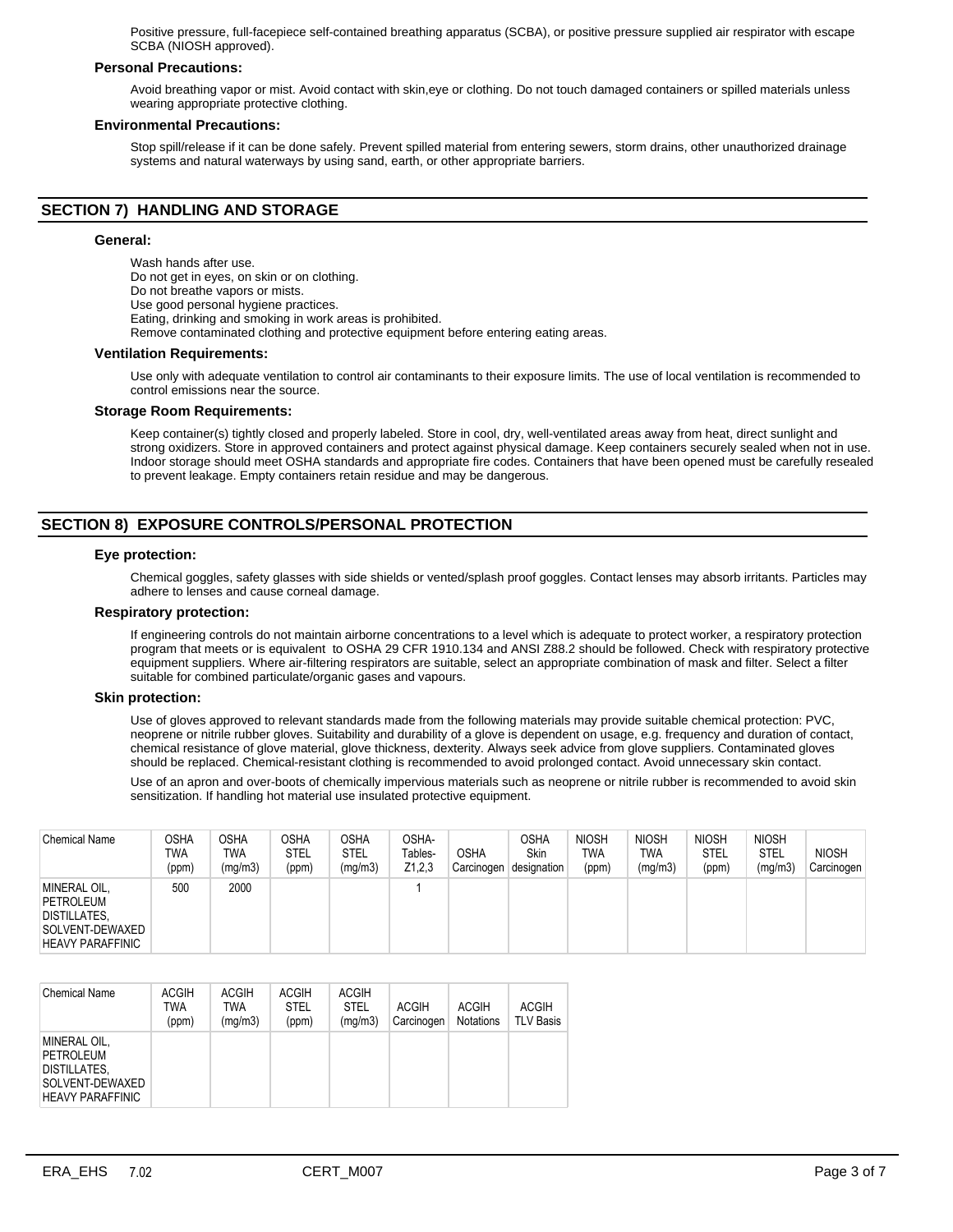## **Physical and Chemical Properties**

| Density                        | 7.33900 lb/gal                                |
|--------------------------------|-----------------------------------------------|
| % Solids By Weight             | 100.00000%                                    |
| Density VOC                    | 0.00000 lb/gal                                |
| % VOC                          | 0.00000%                                      |
| <b>VOC Actual</b>              | 0.00000 lb/gal                                |
| <b>VOC Actual</b>              | 0.00000 g/l                                   |
| <b>Specific Gravity</b>        | 0.87941                                       |
| <b>VOC Regulatory</b>          | 0.00000 lb/gal                                |
| <b>VOC Regulatory</b>          | 0.00000 g/l                                   |
| Appearance                     | Amber, clear fluid                            |
| Odor Threshold                 | N.A.                                          |
| <b>Odor Description</b>        | Mild petroleum hydrocarbon odor               |
| pH                             | N.A.                                          |
| <b>Water Solubility</b>        | Negligible in water                           |
| Flammability                   | Flash Point at or above 200 °F                |
| Flash Point Symbol             | N.A.                                          |
| <b>Flash Point</b>             | 268.0 °C (514.4 °F)                           |
| Viscosity                      | 45.93 cSt @ 40°C                              |
| Lower Explosion Level          | N.A.                                          |
| <b>Upper Explosion Level</b>   | N.A.                                          |
| Vapor Pressure                 | Negligible at STP                             |
| Vapor Density                  | >1 at STP                                     |
| <b>Freezing Point</b>          | N.A.                                          |
| <b>Melting Point</b>           | N.A.                                          |
| Low Boiling Point              | Not determined. Expected to be >260°C (500°F) |
| High Boiling Point             | N.A.                                          |
| Auto Ignition Temp             | N.A.                                          |
| Decomposition Pt               | N.A.                                          |
| <b>Evaporation Rate</b>        | Negligible at STP                             |
| Coefficient Water/Oil          | N.A.                                          |
| VOC Composite Partial Pressure | N.A (Calculated @ 20 C/68 F)                  |

# **SECTION 10) STABILITY AND REACTIVITY**

## **Stability:**

Material is stable at room temperature and pressure.

## **Hazardous Polymerization:**

Will not occur.

# **Incompatible Materials:**

Avoid contact with acids and oxidizing materials.

## **Conditions to Avoid:**

Avoid direct sunlight, extremes of temperatures and contact with incompatible materials.

Avoid high temperatures and product contamination.

## **Hazardous Decomposition Products:**

Smoke, carbon monoxide and dioxide and other aldehydes of incomplete combustion. Oxides of C, P, S, N and Ca. Hydrogen sulfide and alkyl mercaptans and other sulfides may be released.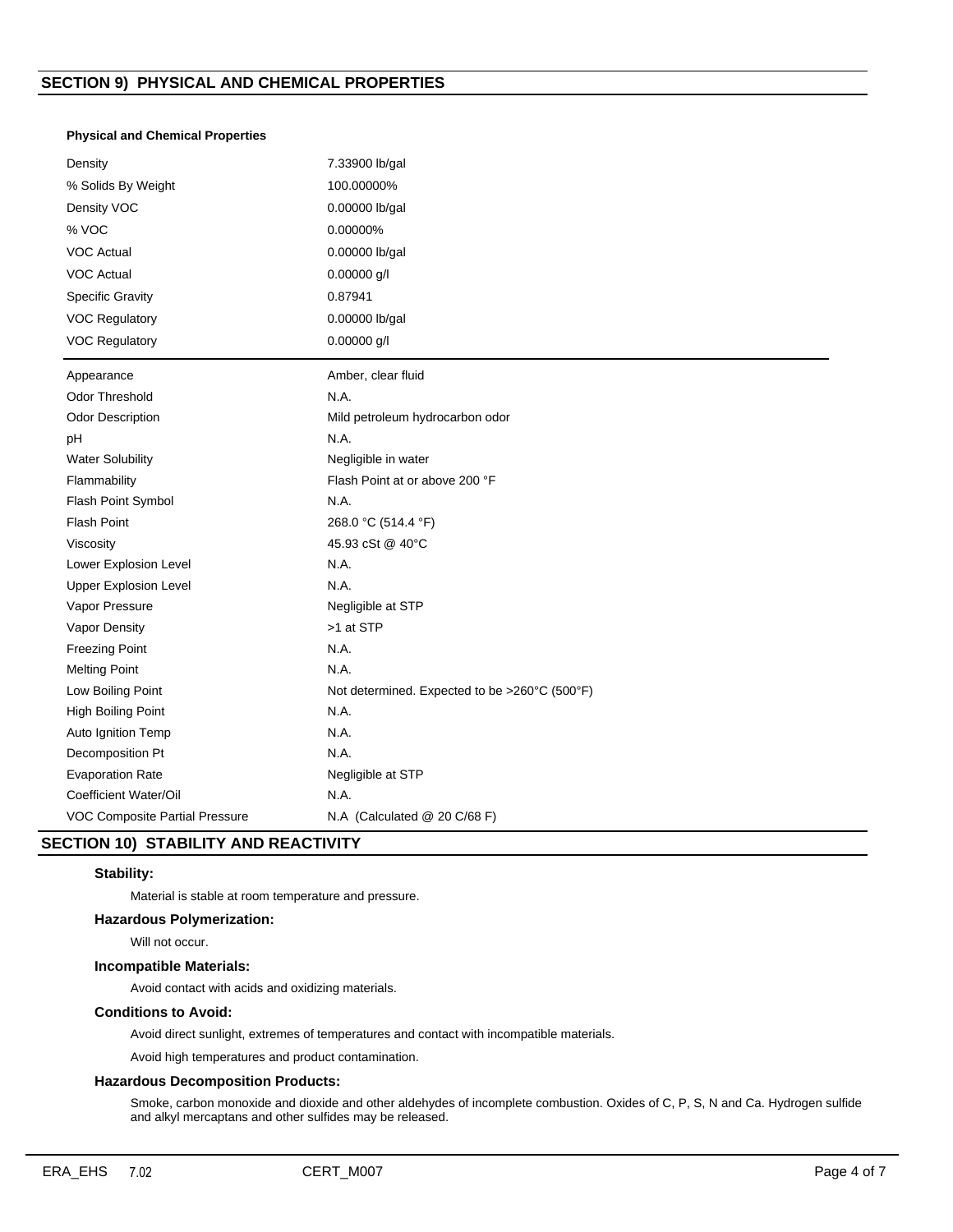## **Carcinogenicity:**

May cause cancer.

## **Reproductive Toxicity:**

No data available.

## **Germ Cell Mutagenicity:**

No data available.

## **Skin Corrosion/Irritation:**

May cause mild irritation of the skin.

## **Aspiration Hazard:**

Aspiration into the lungs when swallowed or vomited may cause chemical pneumonitis which can be fatal.

## **Specific Target Organ Toxicity - Single Exposure:**

No data available.

#### **Specific Target Organ Toxicity - Repeated Exposure:**

No data available.

#### **Serious Eye Damage/Irritation:**

Can be slightly irritating to eyes.

#### **Respiratory or Skin Sensitization:**

Prolonged or repeated contact may make skin more sensitive to other skin sensitizers.

Hot vapors may cause respiratory irritation.

## **Acute Toxicity:**

If inhalation : Overexposure by inhalation of hot material may cause nonspecific discomfort, such as nausea, headache or weakness. Caution should be taken to prevent forming aerosol or misting of this product without proper respiratory protection.

## 0064742-65-0 MINERAL OIL, PETROLEUM DISTILLATES, SOLVENT-DEWAXED HEAVY PARAFFINIC

LD50 (Rodent - rat, Oral) : >5000 mg/kg, Toxic effects : Details of toxic effects not reported other than lethal dose value. LD50 (Rodent - rabbit, Administration onto the skin) : 5000 mg/kg, Toxic effects : Details of toxic effects not reported other tha

# **SECTION 12) ECOLOGICAL INFORMATION**

## **Toxicity:**

This material may be toxic to aquatic organisms and should be kept out of sewage and drainage systems and all bodies of water.

## **Persistence and Degradability:**

No data available.

## **Other Adverse Effects:**

No data available.

#### Bio-accumulative Potential

0064742-65-0 MINERAL OIL, PETROLEUM DISTILLATES, SOLVENT-DEWAXED HEAVY PARAFFINIC

Contains constituents with the potential to bioaccumulate.

Mobility in Soil

0064742-65-0 MINERAL OIL, PETROLEUM DISTILLATES, SOLVENT-DEWAXED HEAVY PARAFFINIC

Liquid under most environmental conditions. Floats on water. If it enters soil, it will adsorb to soil particles and will not be mobile.

## **SECTION 13) DISPOSAL CONSIDERATIONS**

## **Waste Disposal:**

Under RCRA it is the responsibility of the user of the product to determine at the time of disposal whether the product meets RCRA criteria for hazardous waste. Waste management should be in full compliance with federal, state and local laws.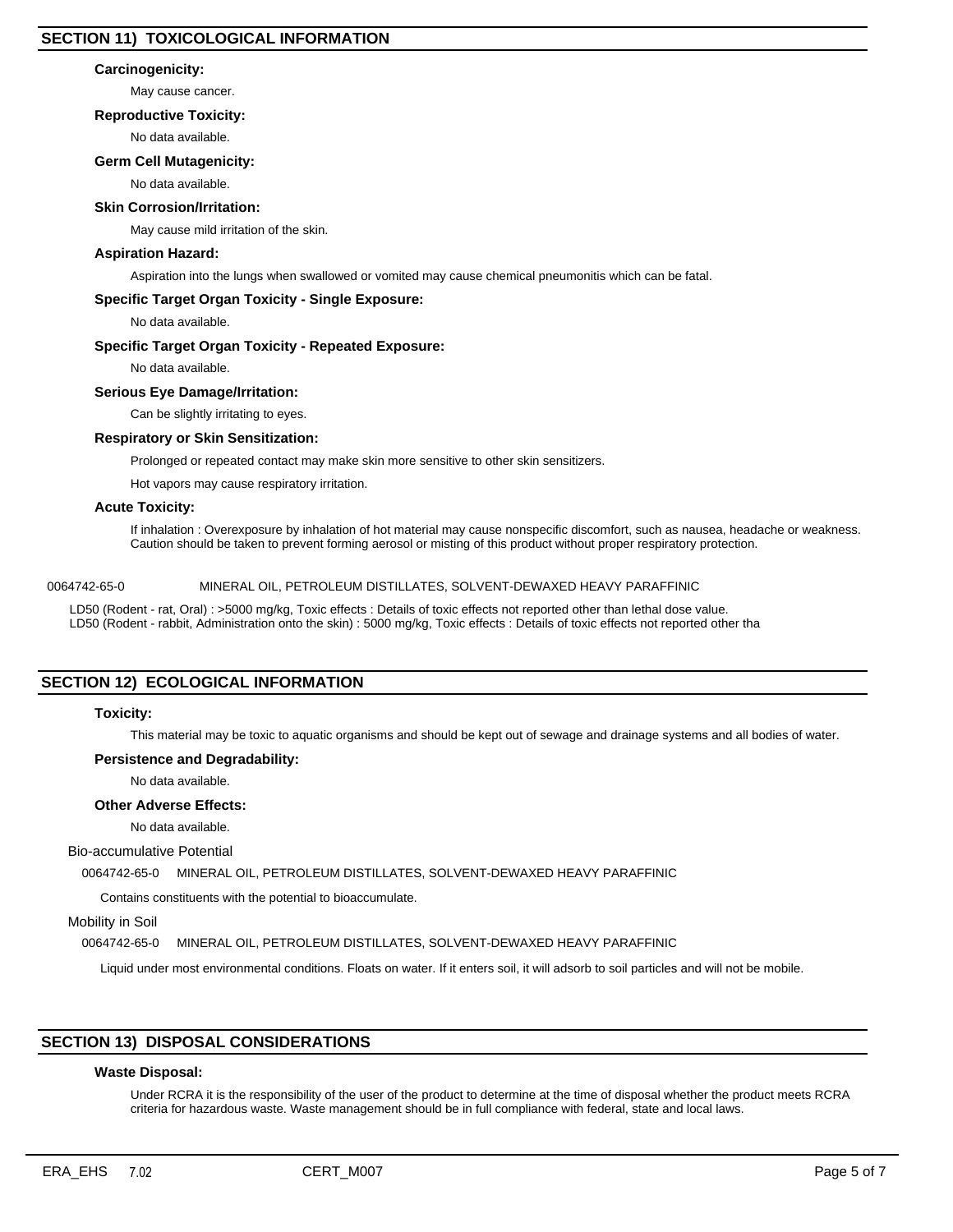# **SECTION 14) TRANSPORT INFORMATION**

## **U.S. DOT Information:**

Bulk Shipping Description: Does not apply to bulk oil shipping. Non-Bulk Shipping Description: Does not apply to non-bulk oil shipping. Identification Number: Not applicable. Hazard Classification: Not applicable. Other: See 49 CFR for additional requirements for descriptions, allowed modes of transport and packaging. For more information concerning spills during transport, consult latest DOT Emergency Response Guidebook for Hazardous Materials Incidents, DOT P 5800.3.

## **IMDG Information:**

This material is not classified as dangerous under IMDG regulations.

## **IATA Information:**

This material is not classified as dangerous under IATA regulations.

# **SECTION 15) REGULATORY INFORMATION**

| CAS          | <b>Chemical Name</b>                                                                  | % By Weight | <b>Regulation List</b>              |
|--------------|---------------------------------------------------------------------------------------|-------------|-------------------------------------|
| 0064742-65-0 | MINERAL OIL, PETROLEUM<br>DISTILLATES, SOLVENT-<br><b>DEWAXED HEAVY</b><br>PARAFFINIC |             | 79% - 100% DSL, SARA312, TSCA, OSHA |

#### **SECTION 16) OTHER INFORMATION INCLUDING INFORMATION ON PREPARATION AND REVISION OF THE SDS**

## **Glossary:**

ACGIH- American Conference of Governmental Industrial Hygienists; ANSI- American National Standards Institute; Canadian TDG-Canadian Transportation of Dangerous Goods; CAS- Chemical Abstract Service; Chemtrec- Chemical Transportation Emergency Center (US); CHIP- Chemical Hazard Information and Packaging; DSL- Domestic Substances List; EC- Equivalent Concentration; EH40 (UK)- HSE Guidance Note EH40 Occupational Exposure Limits; EPCRA- Emergency Planning and Community Right-To-Know Act; ESL- Effects screening levels; HMIS- Hazardous Material Information Service; LC- Lethal Concentration; LD- Lethal Dose; NFPA-National Fire Protection Association; OEL- Occupational Exposure Limits; OSHA- Occupational Safety and Health Administration, US Department of Labor; PEL- Permissible Exposure Limit; SARA (Title III)- Superfund Amendments and Reauthorization Act; SARA 313- Superfund Amendments and Reauthorization Act, Section 313; SCBA- Self-Contained Breathing Apparatus; STEL- Short Term Exposure Limit; TCEQ- Texas Commission on Environmental Quality; TLV- Threshold Limit Value; TSCA- Toxic Substances Control Act Public Law 94-469; TWA- Time Weighted Value; US DOT- US Department of Transportation; WHMIS- Workplace Hazardous Materials Information System.